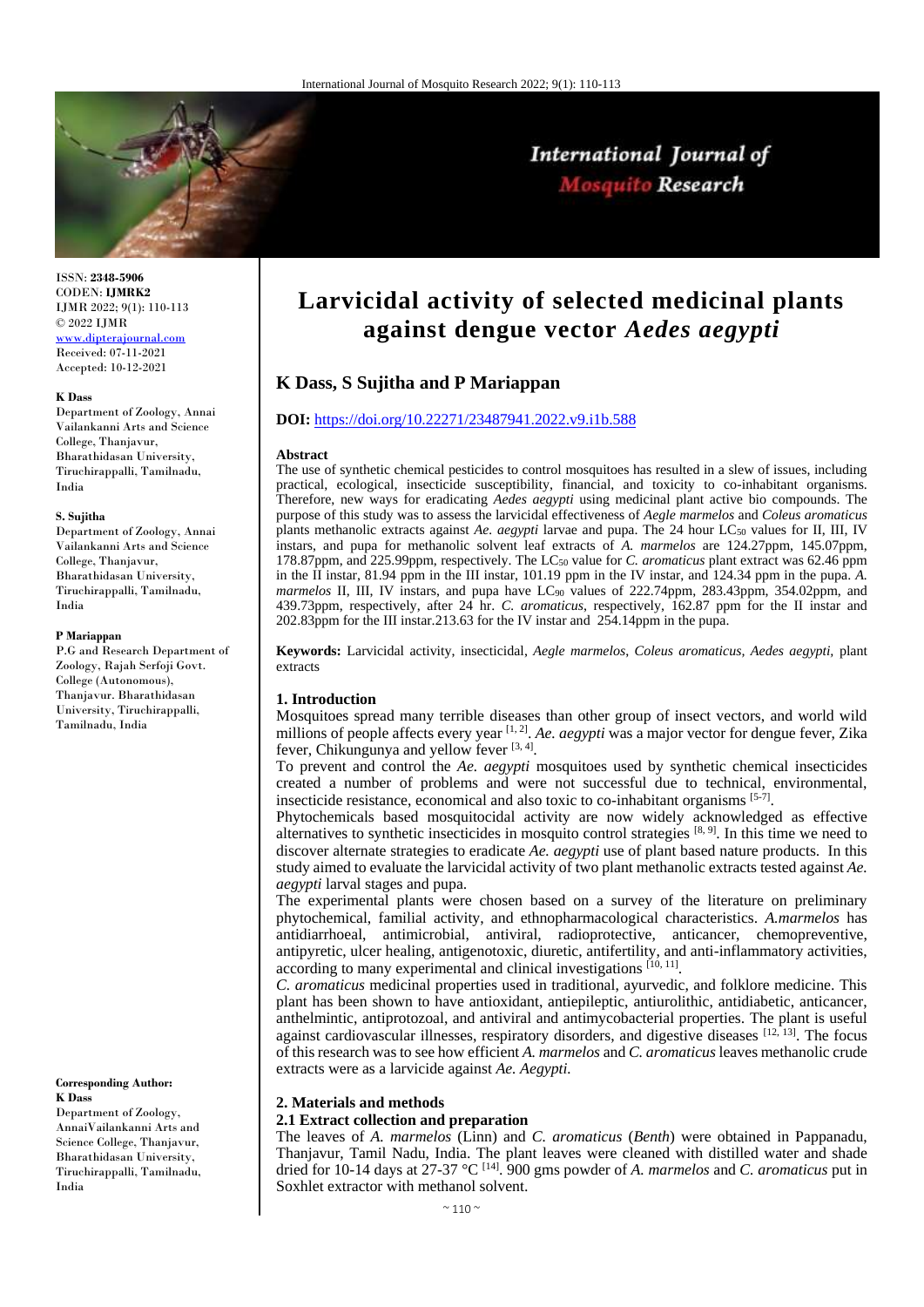The solvent was evaporated from the crude extract using a rotary evaporator, and the crude extract powder was kept at 4°C [15, 16]. A stock solution was made by combining 1 gram of crude leaf extract with 100 ml of acetone. Various concentrations of this stock were made and evaluated in a larvicidal experiment [17, 18] .

# **2.2 Maintenance of experimental animal**

The eggs of *Ae. aegypti* (*Lin*) were procured from the vector control research centre in Madurai, Tamil Nadu India. The eggs hatched into the first instar, which was kept in the research lab at ambient temperature ( $27\pm2$  °C) and 75-85 percent humidity levels [19, 20]. The larvae were fed a 3:1 mixture of dog biscuit and yeast power <sup>[21]</sup>. The second, third, and fourth instars, as well as the pupa of *Ae. aegypti* were used in this experiment.

# **2.3 Larvicidal bio-assay**

The larvicidal activity was assayed in accordance with WHO guidelines, with minor modifications [22] . Each 250ml jar contains 200 mL of dechlorinated water. The test concentrations of *A. marmelos* and *C. aromaticus* methanol leaf extract range from 100 to 300ppm. A separate control was also kept by adding 2ml of acetone to 200ml of dechlorinated water in a 250ml container. Ten larvae were used in each experiment. Dead larvae were removed as soon as possible to avoid decomposition. The two plant extracts were tested against a 24 hour larval stage and pupa mortality data. The corrected mortality rate was calculated using Abbott's formula.

# **2.4 Statistical analysis**

Finney's <sup>[23]</sup> log probit analysis method was used to calculate larval mortality data. SPSS was used to compute chi-square values. A two-way ANOVA was used to determine the differences in death rates as a combination of plant species and larval stages.

# **3. Results**

The larvicidal activity of methanolic solvent leaves extracts of *A. marmelos, the 24 hr LC<sub>50</sub> values for II, III, IV instars, and* pupa are 124.27ppm, 145.07ppm, 178.87ppm, and 225.99ppm,. Accordingly the LC<sub>50</sub> value for *C. aromaticus* plant extract was 62.46 ppm in the II instar, 81.94 ppm in the III instar, 101.19 ppm in the IV instar, and 124.34 ppm in the pupa Similarly, the 24 hr LC<sup>90</sup> value for *A. marmelos* II, III, IV instars, and pupa is 222.74ppm, 283.43ppm, 354.02ppm, and 439.73ppm, respectively, after 24 hr. *C. aromaticus*, respectively, 162.87 ppm for the II instar and 202.83ppm for the III instar.213.63 for the IV instar ppm, 254.14ppm in the pupa given in the table 1.The ANOVA test was used to determine the connection between plant species and larval and pupal mortality (Table 2).

The present investigation exhibited dose dependent larval mortality; that is, as the concentration increased, larval mortality also increased. These plant based natural products are safe for the environment and co-inhabitant organisms.

Following a preliminary screening with crude leaf extracts, significant larvicidal activity against *Ae. aegypti* were found in

## this study.

Furthermore, more research is required to do crude extract fractionation, which will aid in the identification of active toxic compound(s) responsible for larval mortality.

## **4. Discussion**

Several researchers have discussed the insecticides derived from various plant parts, the plant parts exist naturally play an important role in mosquito control. According to a study conducted by Kaushik and Saini [24] *Millingtonia hortensis* leaf extract is effective *against An. stepensi, Ae. aegypti,* and *Cx. quinquefasciatus* larva.

*Vepris soyauxii* (Rutacea) and *Momordica foetida, Gnidia glauca* aqueous and methanol extracts shown good biological effects against malaria vector species, *An. gambiae* and *An. coluzzii* [25] .

According to Aziz experiments, the crude extract of *Vitex ovata* bioactive compounds could be produced as biolarvicides for *Ae.aegypti* [26] .

The effect of two plant extracts (*Spilanthes acmella* and *Andrographis paniculata*) on distinct larval instars and pupae of the mosquito vector *Ae.aegypti* has been studied. *Spilanthes acmella* flower extract outperformed *Andrographis paniculata*. These plants with insecticidal capabilities appear to be more effective vector control agents than synthetic insecticides<sup>[27]</sup>.

*Clausena anisata* acetone, dichloromethane, and hexane crude leaf extracts were tested against *Ae.aegypti.* The findings of this investigation suggest that *C. anisata* hexane extracts have the potential to be used in the control of mosquito populations [28]. The larvicidal and ovicidal activity of *Clausena excavata* (Rutaceae) extracts hexane, diethyl ether, dichloromethane, ethyl acetate, and methanol against *Ae.aegypti*, *An. stephensi* (Diptera: Culicidae), and *Cx. quinquefasciatus.* The study concludes that *C. excavata* may be a source of natural larvicidal and ovicidal activity against vector insects<sup>[29]</sup>.

*Citrus sinensis* and *Murraya koenigii* leaves extracts were tested independently on *Ae.aegypti* and *Cx. quinquefasciatus* third instar larvae. This study validates and suggests that the usage of *C. sinensis* and *M. koenigii* is safe and environmentally friendly, and that it could be used as an alternative to synthetic pesticides in vector control<sup>[30]</sup>.

The current study's findings indicate that using crude extract of *C. aromaticus* larvicide against *Ae. aegypti* as a potential larvicide and isolating bioactive components from these plants will aid in mosquitoes population management.

# **5. Conclusion**

This finding contributes to the current search for new bio-active elements that can be used as alternatives to synthetic pesticides in plants. According to the findings of this study plant leaves have a high larvae potential and are safe for the environment. The methanol leaf extracts of *A. marmelos* and *C. aromaticus* can contribute immensely to reduction of *Ae.aegypti* population density. Furthermore, the harmful effects of specific plant chemicals on larvae must be investigated before they can be deemed environmentally benign. The death rate of the larvae increases as the concentration of the plant extract rises.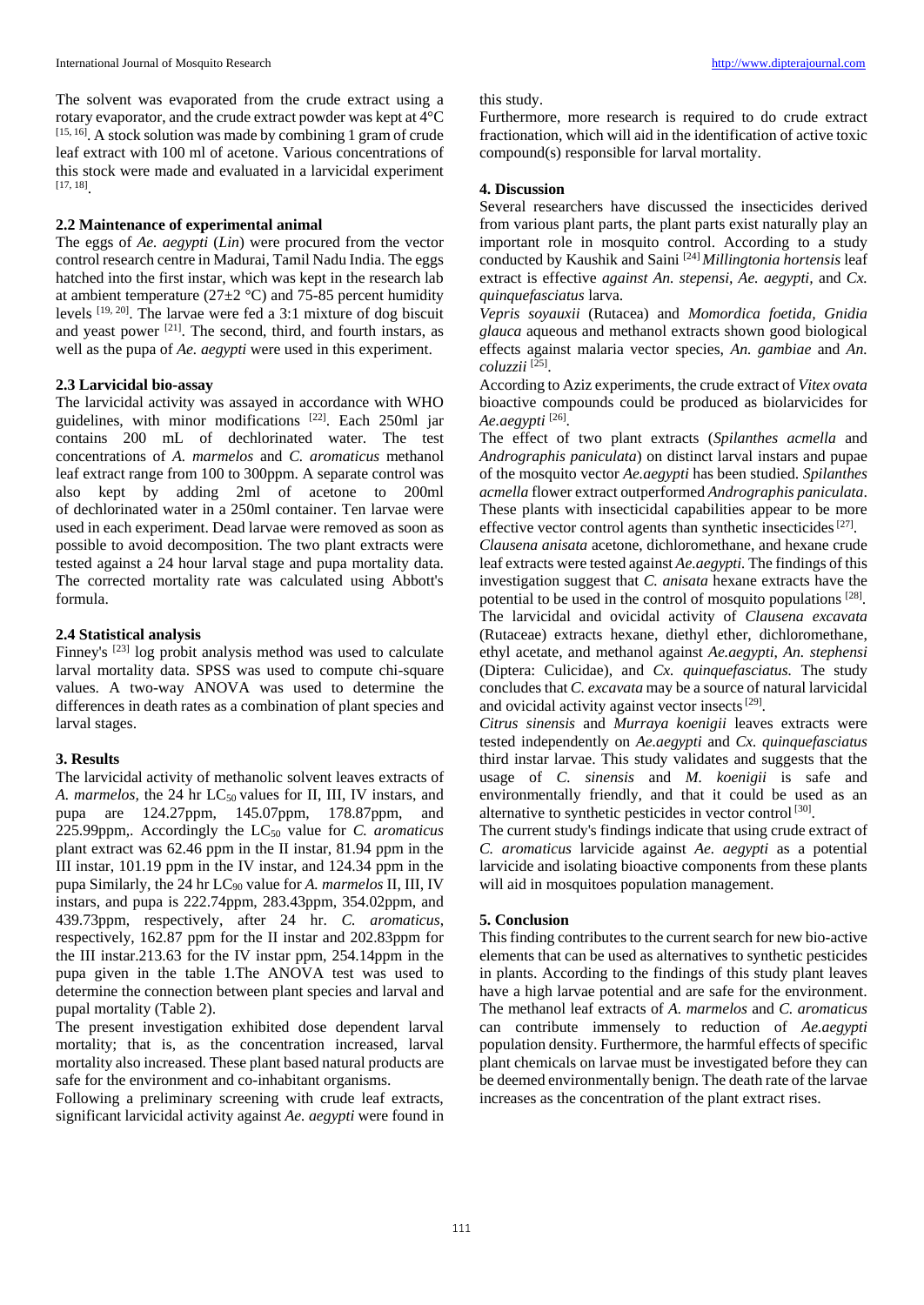| <b>Table 1:</b> The LC <sub>50</sub> and LC <sub>90</sub> values of A. marmelos and C. aromaticus leaves were determined against the II, III, IV instars, and pupa of A. |  |
|--------------------------------------------------------------------------------------------------------------------------------------------------------------------------|--|
| <i>aegypti</i> after 24 hr of exposure.                                                                                                                                  |  |

| <b>Plant species</b> | Larval stages | $LC_{50}$ (ppm)(LCL-UCL) | $LC_{90}$ (ppm)(LCL-UCL) | χ2    |
|----------------------|---------------|--------------------------|--------------------------|-------|
| A. marmelos          | п             | 124.47(80.57-152.87)     | 222.74(162.78-348.37)    | .840  |
|                      | Ш             | 145.07(107.59-174.92)    | 283.43(182.71-398.98)    | 2.011 |
|                      | IV            | 178.87(148.19-250.43)    | 354.02(274.57-502.30)    | 1.364 |
|                      | Pupa          | 225.99(191.55-277.88)    | 439.7 (330.66-543.30)    | .765  |
| C. aromaticus        | Н             | 62.46(48.46-90.95)       | 162.87(132.78-154.98)    | 1.388 |
|                      | Ш             | 81.94(70.17-108.22)      | 202.83(148.93-363.81)    | .355  |
|                      | IV            | 101.19(88.68-131.79)     | 213.63(175.31-379.94)    | 2.260 |
|                      | Pupa          | 124.34(101.13-192.19)    | 254.14(197.08-448.84)    | 1.440 |

**Table 2:** ANOVA was used to evaluate the reliability of the connection between mortality (LC50) and plant extracts and larval stages.

| <b>Source of Variation</b> | SS   | df                | MS      |        | <b>P-value</b> |
|----------------------------|------|-------------------|---------|--------|----------------|
| Plant species              | 7457 | $\mathbf{\Omega}$ | 2485.66 | 15.438 | 0.02500        |
| Larval stages              | 1552 |                   | 11552   |        | 0.00345        |
| Error                      | 483  | 3                 | 161     |        |                |
| Total                      |      | -                 |         |        |                |

\*\*\**P*< 0.001; \*\**P*< 0.001

#### **6. References**

- 1. Kaushik R, Saini P. Screening of some semi-arid region plants for larvicidal activity against *Aedes aegypti* mosquitoes. J Vector Borne Dis. 2009;46(3):244-246.
- 2. Kamaraj C, Bagavan A, Elango G, *et al.* Larvicidal activity of medicinal plant extracts against *Anopheles subpictus*  and *Culex tritaeniorhynchus.* Indian J Med Res. 2011;134(7):101-106.
- 3. Elango G, AbduzZahir A, Bagavan A, *et al.* Efficacy of indigenous plant extracts on the malaria vector *Anopheles subpictus*grassi (Diptera: Culicidae). *Indian J Med Res*. 2011;134(9):375-383.
- 4. Kuppusamy C, Murugan K. Mosquitocidal effect of *Andographis paniculata* Nees against the malaria vector, *Anopheles stephensi* Liston (Diptera: culicidae). Int J Integr Biol. 2009;5(2):75-81.
- 5. Maneemegalai S, Kumar MS. Evaluation of Larvicidal Effect of *Lantana camara* Linn against Mosquito Species *Aedes aegypti* and *Culex quinquefasciatus*. Adv Biol Res (Rennes). 2008;2(4):39-43.
- 6. Subramaniam J, Murugan K, Kovendan K, Kumar PM. Larvicidal and pupcidal efficacy of *Momordica charantia* leaf extract and bacterial insecticide, *Bacillus thuringiensis* against malarial vector, *Anopheles stephensi* Liston. (Diptera: Culicidae). JBiopestic. 2012;163-169.
- 7. Das NG, Goswami D, Rabha B. Preliminary evaluation of mosquito larvicidal efficacy of plant extracts. J Vector *Borne Dis*. 2007;44(2):145-148.
- 8. Bagavan A, Kamaraj C, Elango G, AbduzZahir A, Abdul Rahuman A. Adulticidal and larvicidal efficacy of some medicinal plant extracts against tick, fluke and mosquitoes. *Vet Parasitol*. 2009;166(3-4):286-292. doi:10.1016/j.vetpar.2009.09.007
- 9. Rathy MC, Sajith U, Harilal CC. Plant diversity for mosquito control: a preliminary study. Int J Mosq Res. 2015;2(1):29-33.
- 10. Baliga MS, Bhat HP, Joseph N, Fazal F. Phytochemistry and medicinal uses of the bael fruit (*Aegle marmelos*  Correa): A concise review. *Food Res Int*. 2011;44(7):1768-1775. doi:10.1016/j.foodres.2011.02.008
- 11. Rahman S, Parvin R. Therapeutic potential of *Aegle marmelos* (L.): An overview. *Asian Pacific J Trop Dis*. 2014;4(1):71-77. doi:10.1016/S2222-1808(14)60318-2
- 12. Rout OP, Acharya R, Mishra SK, Sahoo R. Pathorchur (*Coleus aromaticus*): a review of the medicinal evidence for its phytochemistry and pharmacology properties. International Journal of Applied Biology and Pharmaceutical Technology. 2012;3(4):348-55.
- 13. Jimmy JL. *Coleus aromaticus* Benth.: an update on its bioactive constituents and medicinal properties. *All Life*. 2021;14(1):756-773. doi:10.1080/26895293.2021.1968959
- 14. Patil CD, Borase HP, Salunkhe RB, *et al.* Mosquito larvicidal potential of Gossypium hirsutum (Bt cotton) Leaves extracts against *Aedes aegypti* and *Anopheles stephensi* larvae. *J Arthropod Borne Dis*. 2013;8(1):91- 101.
- 15. Mathivanan T, Govindarajan M, Elumalai K, Krishnappa K, Ananthan A. Mosquito larvicidal and phytochemical properties of *Ervatamiacoronaria* Stapf. (Family: Apocynaceae). *J Vector Borne Dis*. 2010;47(3):178-180.
- 16. Ahmad B, Ali J. Evaluation of larvicidal activity of *Hippophae rhamnoides* L. leaves extracts on *Aedes aegypti* and *Anopheles stephensi* (Diptera: Culicidae). *Middle East J Sci Res*. 2013;13(5):703-709. doi:10.5829/idosi.mejsr.2013.13.5.2939
- 17. Kovendan K, Murugan K, Vincent S, Barnard DR. Mosquito larvicidal properties of *Orthosiphon thymiflorus* (Roth) Sleesen. (Family: Labiatae) against mosquito vectors, *Anopheles stephensi*, *Culex quinquefasciatus* and *Aedes aegypti* (Diptera: Culicidae). *Asian Pac J Trop Med*. 2012;5(4):299-305. doi:10.1016/S1995-7645(12)60043-1
- 18. Govindarajan M. Evaluation of *Andrographis paniculata* Burm.f. (Family: Acanthaceae) extracts against *Culex quinquefasciatus* (Say.) and *Aedes aegypti* (Linn.) (Diptera: Culicidae). *Asian Pac J Trop Med*. 2011;4(3):176-181. doi:10.1016/S1995-7645(11)60064-3
- 19. Amerasan D, Murugan K, Kovendan K, Mahesh Kumar P, Panneerselvam C, Subramaniam J, *et al*. Adulticidal and repellent properties of *Cassia tora* Linn. (Family: Caesalpiniaceae) against *Culex quinquefasciatus, Aedes aegypti,* and *Anopheles stephensi.* Parasitology research. 2012 Nov;111(5):1953-64.
- 20. Promsiri S, Naksathit A, Kruatrachue M, Thavara U. Evaluations of larvicidal activity of medicinal plant extracts to *Aedes aegypti* (Diptera: Culicidae) and other effects on a non target fish. *Insect Sci*. 2006;13(3):179- 188. doi:10.1111/j.1744-7917.2006.00080.x
- 21. Arivoli S, John Ravindran K, Tennyson S. Larvicidal efficacy of plant extracts against the malarial vector *Anopheles stephensi* Liston (Diptera: Culicidae). *World J*